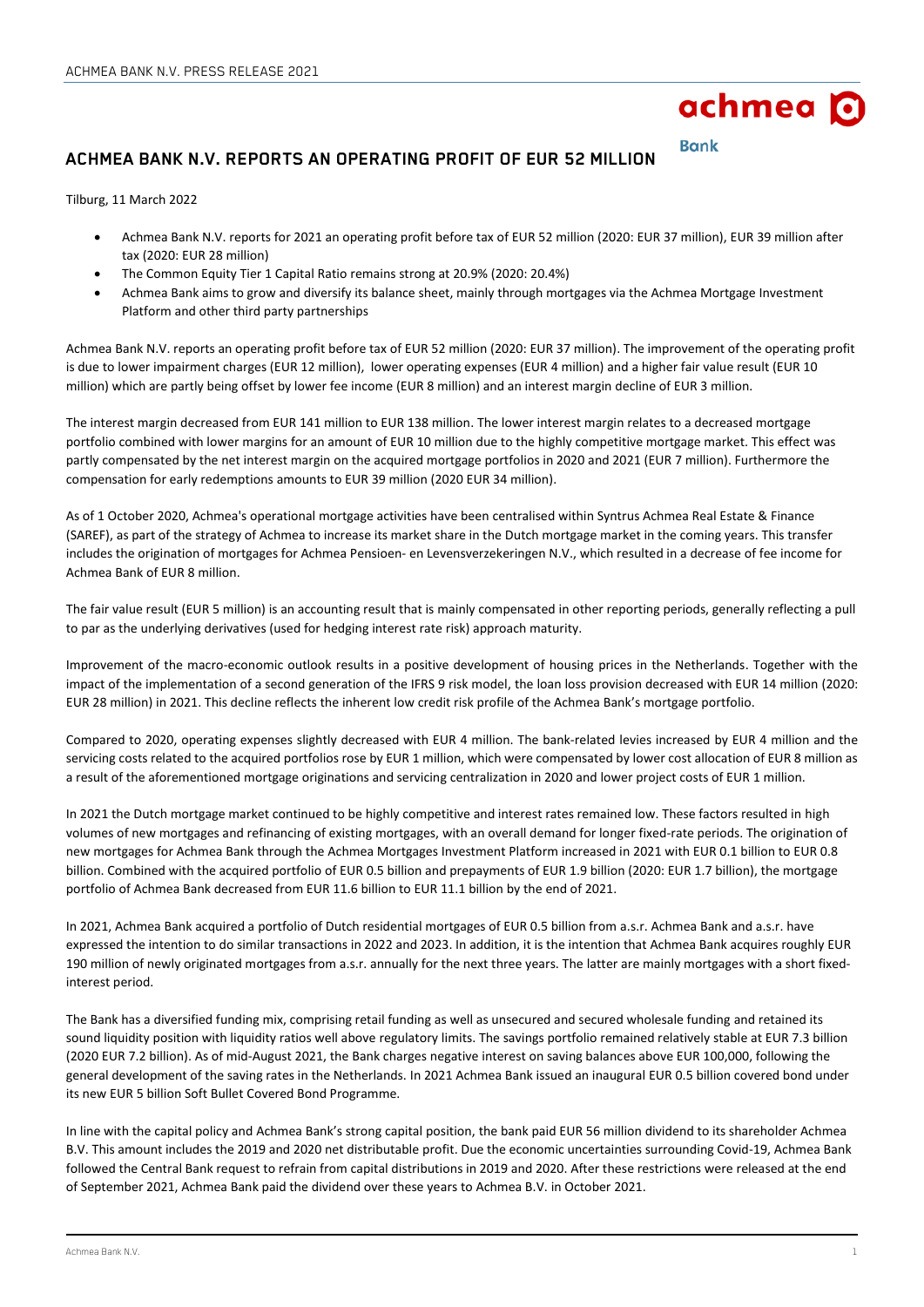The Total Capital ratio increased to 20.9% (2020: 20.4%). Achmea Bank currently applies the standardized approach to calculate the risk weights of its assets. Achmea Bank is working towards the implementation of Advanced Internal Rating-Based (AIRB) approach for its regular mortgage portfolio(s), which strengthens the bank's data driven strategy and credit risk management further and is expected to result in lower capital requirements.

S&P reaffirmed the Issuer Credit Rating Outlook on 2 August 2021 of A-/Stable and on 5 August 2021 Fitch reaffirmed the issuer Default Rating of A/Stable.

## **Outlook**

We follow closely the geopolitical situation, the international measures and the effects thereof on the financial markets. Please note that Achmea Bank has no direct exposure to Ukraine and Russia. Next to the situation in Ukraine we are of course also closely monitoring other uncertain situations I.e. covid. Managing uncertainty is an inherent part of our line of business. Our capital and liquidity position, together with our risk management system, are safeguards to possible second order effects.

Tilburg, 11 March 2022

The Managing Board P.J. Huurman M.J.M. Geubbels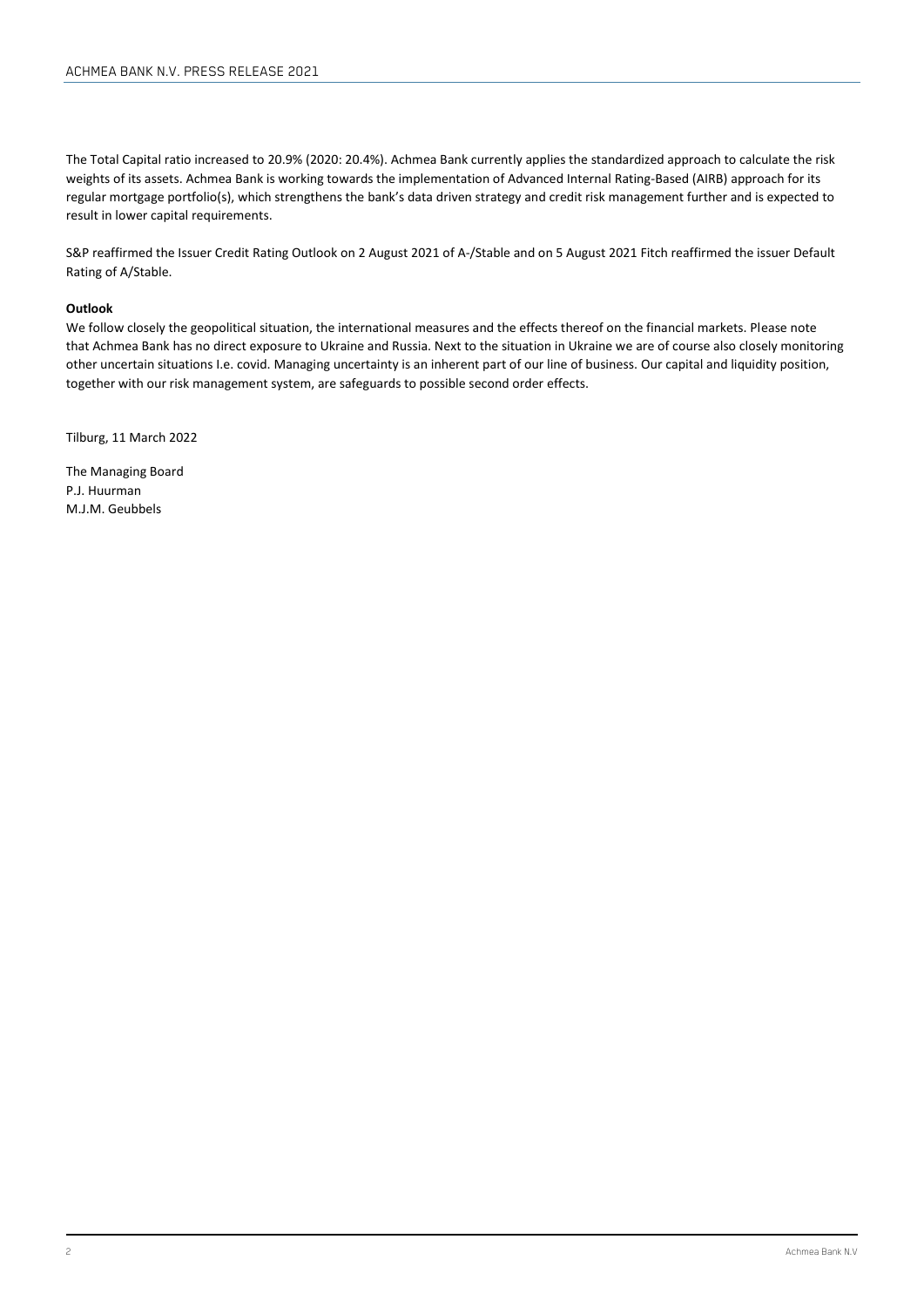# CONSOLIDATED STATEMENT OF FINANCIAL POSITION

| BEFORE APPROPRIATION OF RESULT                  |             |             |
|-------------------------------------------------|-------------|-------------|
| IN THOUSANDS OF EUROS                           | 31 DECEMBER | 31 DECEMBER |
| AS AT                                           | 2021        | 2020        |
|                                                 |             |             |
| Assets                                          |             |             |
| Cash and balances with Central Banks            | 780,114     | 938,708     |
| Derivative assets held for risk management      | 61,769      | 82,035      |
| Loans and advances to banks                     | 592,694     | 669,166     |
| Loans and advances to public sector             | 629         | 652         |
| Loans and advances to customers                 | 11,363,221  | 12,092,263  |
| Deferred tax assets                             | 1,879       | 4,760       |
| Prepayments and other receivables               | 47,684      | 46,092      |
|                                                 |             |             |
| <b>Total Assets</b>                             | 12,847,990  | 13,833,676  |
|                                                 |             |             |
|                                                 |             |             |
| <b>Liabilities</b>                              |             |             |
| <b>Funds entrusted</b>                          | 7,515,211   | 7,447,114   |
| Deposits from banks                             | 55,535      | 377,234     |
| Debt securities issued                          | 4,050,709   | 4,651,080   |
| Derivative liabilities held for risk management | 339,695     | 456,475     |
| <b>Current tax liabilities</b>                  | 2,043       | 7,533       |
| Accruals and other liabilities                  | 65,040      | 57,053      |
| Provisions                                      | 500         | 1,200       |
| Subordinated liabilities                        | 1,191       | 1,191       |
|                                                 |             |             |
|                                                 |             |             |
| <b>Total Liabilities</b>                        | 12,029,924  | 12,998,880  |
| Share Capital                                   | 18,152      | 18,152      |
| Share premium                                   | 505,609     | 505,609     |
| Other reserves                                  | 255,036     | 283,506     |
| Net profit for the period                       | 39,269      | 27,529      |
| <b>Total Equity</b>                             | 818,066     | 834,796     |
|                                                 |             |             |
| <b>Total Equity and Liabilities</b>             | 12,847,990  | 13,833,676  |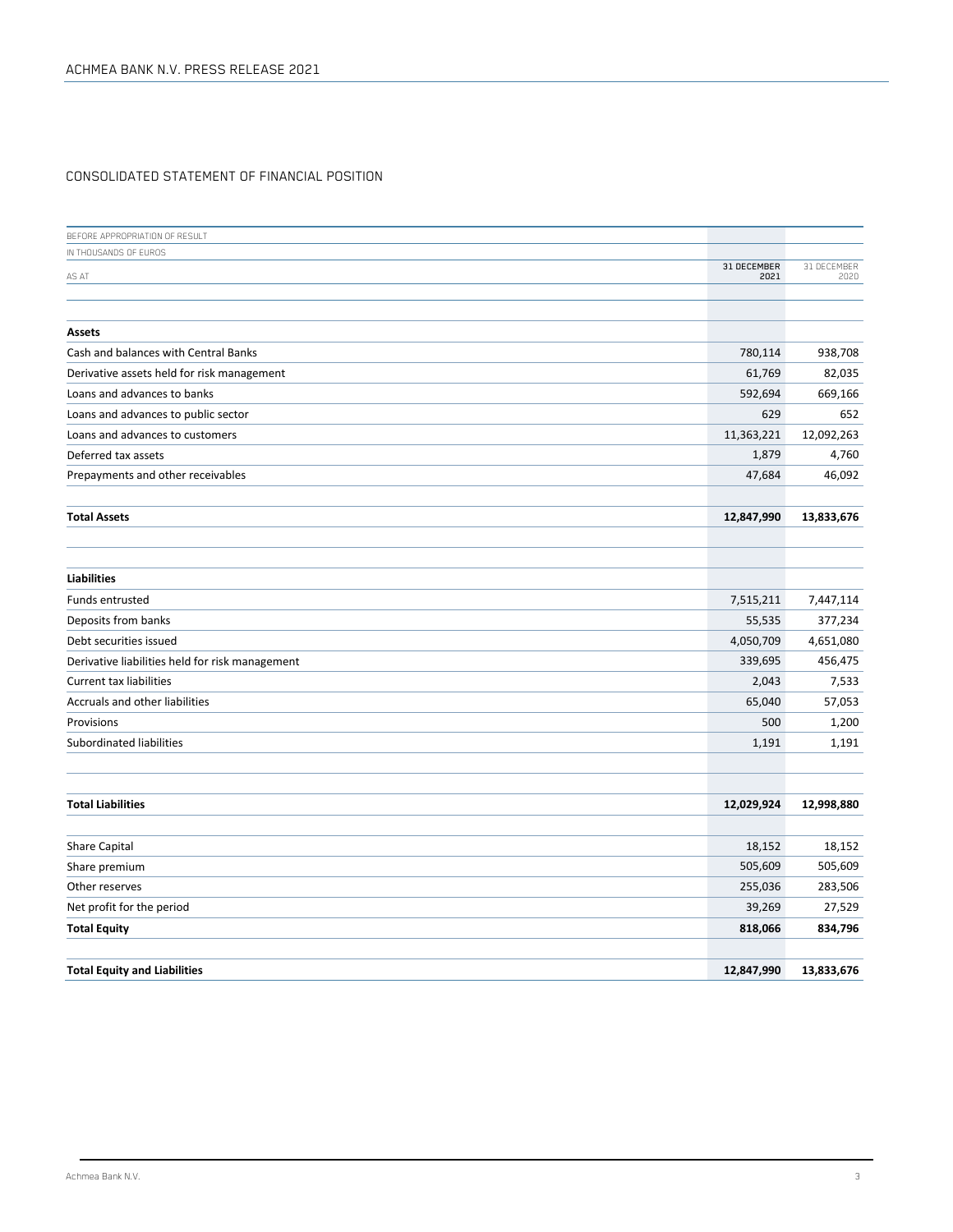# CONSOLIDATED STATEMENT OF COMPREHENSIVE INCOME

| IN MILLIONS OF EUROS                                                         | 2021  | 2020         | CHANGE |
|------------------------------------------------------------------------------|-------|--------------|--------|
| Interest Income                                                              | 304   | 335          | $-9%$  |
| Interest expense                                                             | 166   | 194          | $-14%$ |
| Interest margin                                                              | 138   | 141          | $-2%$  |
|                                                                              |       |              |        |
| Changes in fair value of financial instruments                               | 5     | $-5$         | n/a    |
| Interest margin and changes in fair value of financial instruments           | 143   | 136          | 5%     |
|                                                                              |       |              |        |
| Other income                                                                 | $1\,$ | $\mathbf{1}$ | 0%     |
| Fees and commission income and expense                                       | $1\,$ | 9            | $-89%$ |
| <b>Operating income</b>                                                      | 145   | 146          | $-1%$  |
|                                                                              |       |              |        |
| Impairment of financial assets                                               | $-9$  | 3            | n/a    |
| Operating expenses                                                           | 102   | 106          | $-4%$  |
| <b>Total expenses</b>                                                        | 93    | 109          | $-15%$ |
|                                                                              |       |              |        |
| Operating profit before income taxes                                         | 52    | 37           | 41%    |
| Income tax expense                                                           | 13    | 9            | 44%    |
|                                                                              |       |              |        |
| Net profit                                                                   | 39    | 28           | 39%    |
|                                                                              |       |              |        |
| Operating profit excluding fair value result                                 | 47    | 42           | 12%    |
|                                                                              |       |              |        |
|                                                                              |       |              |        |
| RATIOS                                                                       | 2021  | 2020         |        |
| Return on average equity                                                     | 4.8%  | 3.4%         |        |
| Efficiency ratio (operating expenses/interest margin, fees and other income) | 72.6% | 69.9%        |        |
| Common Equity Tier 1 Capital Ratio                                           | 20.9% | 20.4%        |        |
| <b>Total Capital Ratio</b>                                                   | 20.9% | 20.4%        |        |
| Leverage ratio                                                               | 6.5%  | 6.0%         |        |
| Net Stable Funding Ratio                                                     | 133%  | 126%         |        |
| Liquidity Coverage Ratio                                                     | 297%  | 332%         |        |